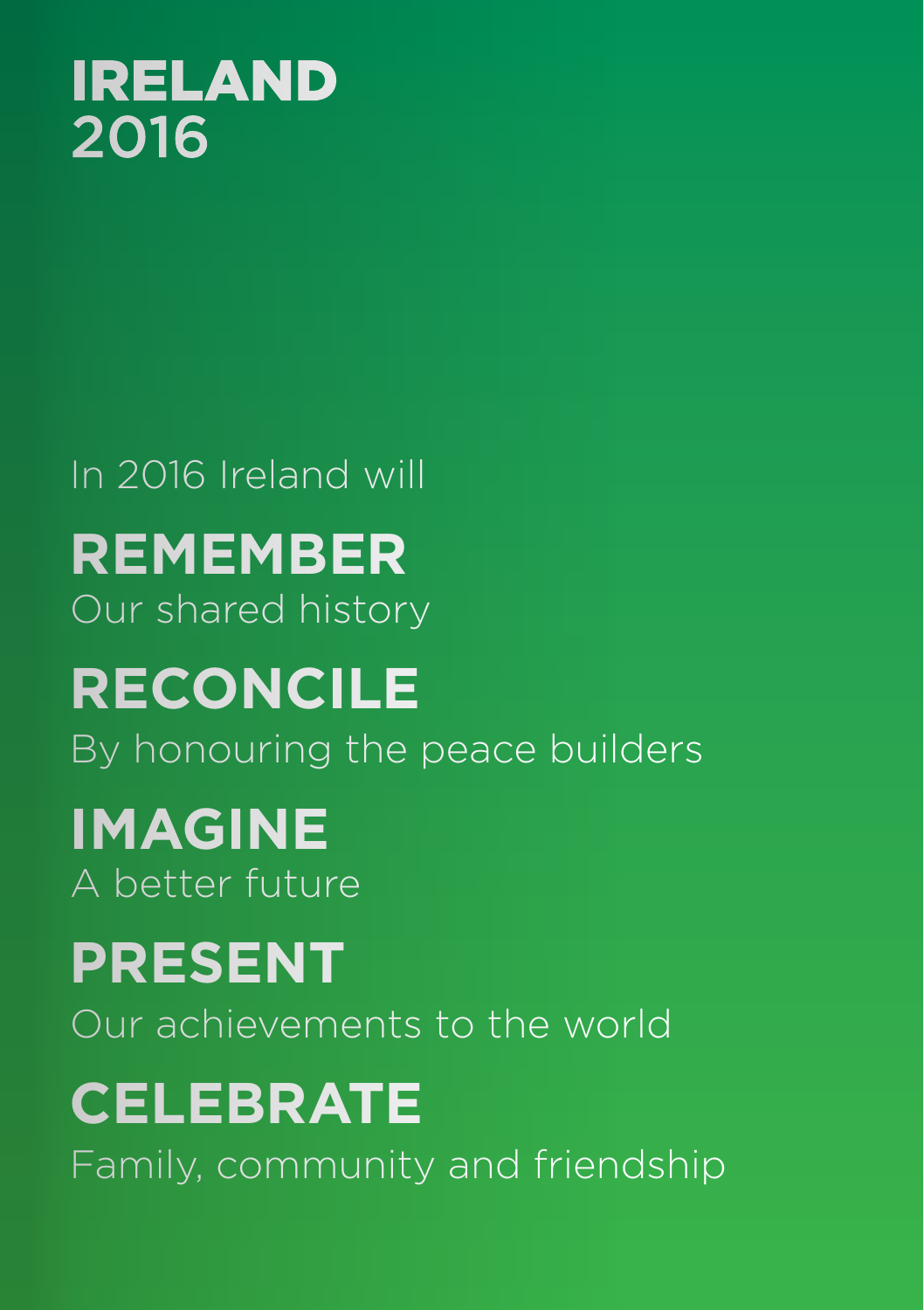| <b>WHO?</b><br><b>IS INVOLVED</b>                                                                                                                                                                                                                                                  | <b>GOVERNMENT</b>                                                                                                                                                                                                                         | <b>COMMUNITY &amp; RELATIVES</b>                                                                                                                                                                                                                                                    | <b>DIASPORA</b>                                                                                                                                                                                                                                              | <b>ENTERPRISE</b>                                                                                                                                                                                 |  |
|------------------------------------------------------------------------------------------------------------------------------------------------------------------------------------------------------------------------------------------------------------------------------------|-------------------------------------------------------------------------------------------------------------------------------------------------------------------------------------------------------------------------------------------|-------------------------------------------------------------------------------------------------------------------------------------------------------------------------------------------------------------------------------------------------------------------------------------|--------------------------------------------------------------------------------------------------------------------------------------------------------------------------------------------------------------------------------------------------------------|---------------------------------------------------------------------------------------------------------------------------------------------------------------------------------------------------|--|
| <b>WHAT?</b><br>IS THIS INITIATIVE                                                                                                                                                                                                                                                 | <b>IRELAND</b><br>2016                                                                                                                                                                                                                    | Ireland Inspires is a call to action for the people of Ireland and our<br>Diaspora to remember 1916, and that pivotal period in our history,<br>to reflect on the past 100 years and to re-imagine our future, building<br>a new legacy of hope, belief, possibility and confidence |                                                                                                                                                                                                                                                              |                                                                                                                                                                                                   |  |
| <b>REMEMBER</b>                                                                                                                                                                                                                                                                    | <b>RECONCILE</b>                                                                                                                                                                                                                          | <b>PRESENT</b>                                                                                                                                                                                                                                                                      | <b>IMAGINE</b>                                                                                                                                                                                                                                               | <b>CELEBRATE</b>                                                                                                                                                                                  |  |
| <b>SIGNATURE EVENTS</b><br>- Easter Sunday Parade 2016<br>- Garden of Remembrance<br><b>Service</b><br><b>THE PERMANENT</b><br><b>REMINDERS</b><br>- Seven Government<br><b>Supported Capital Projects</b><br><b>RELATIVES PROGRAMME</b><br>- State Receptions<br>- Special Events | <b>RESPECTING</b><br><b>ALL TRADITIONS</b><br>Honouring all who have<br>built peace and brought<br>people together<br><b>Listening, learning</b><br>and reflecting on the state<br>of our Republic and our<br>relationship with the world | <b>PRESENT IRELAND</b><br><b>TO THE WORLD</b><br>Imaginatively and creatively<br>showing our achievements -<br>arts, culture, music, sport,<br>peacekeeping, education,<br>history, industry                                                                                        | <b>RE-IMAGINE OUR FUTURE</b><br><b>Releasing the creativity</b><br>and imagination of our<br>people, especially our<br>young people, to ask what<br>the next 100 years will bring<br>for Ireland and the world,<br>and what kind of country<br>we want to be | <b>CELEBRATE TOGETHER</b><br><b>Encouraging families,</b><br>friends and communities<br>to come together to reflect<br>on the past, to celebrate<br>our achievements and<br>to imagine the future |  |
| <b>WHEN?</b>                                                                                                                                                                                                                                                                       | <b>2014 PLAN</b>                                                                                                                                                                                                                          | <b>2015 BUILD</b>                                                                                                                                                                                                                                                                   |                                                                                                                                                                                                                                                              | <b>2016 EXPERIENCE</b>                                                                                                                                                                            |  |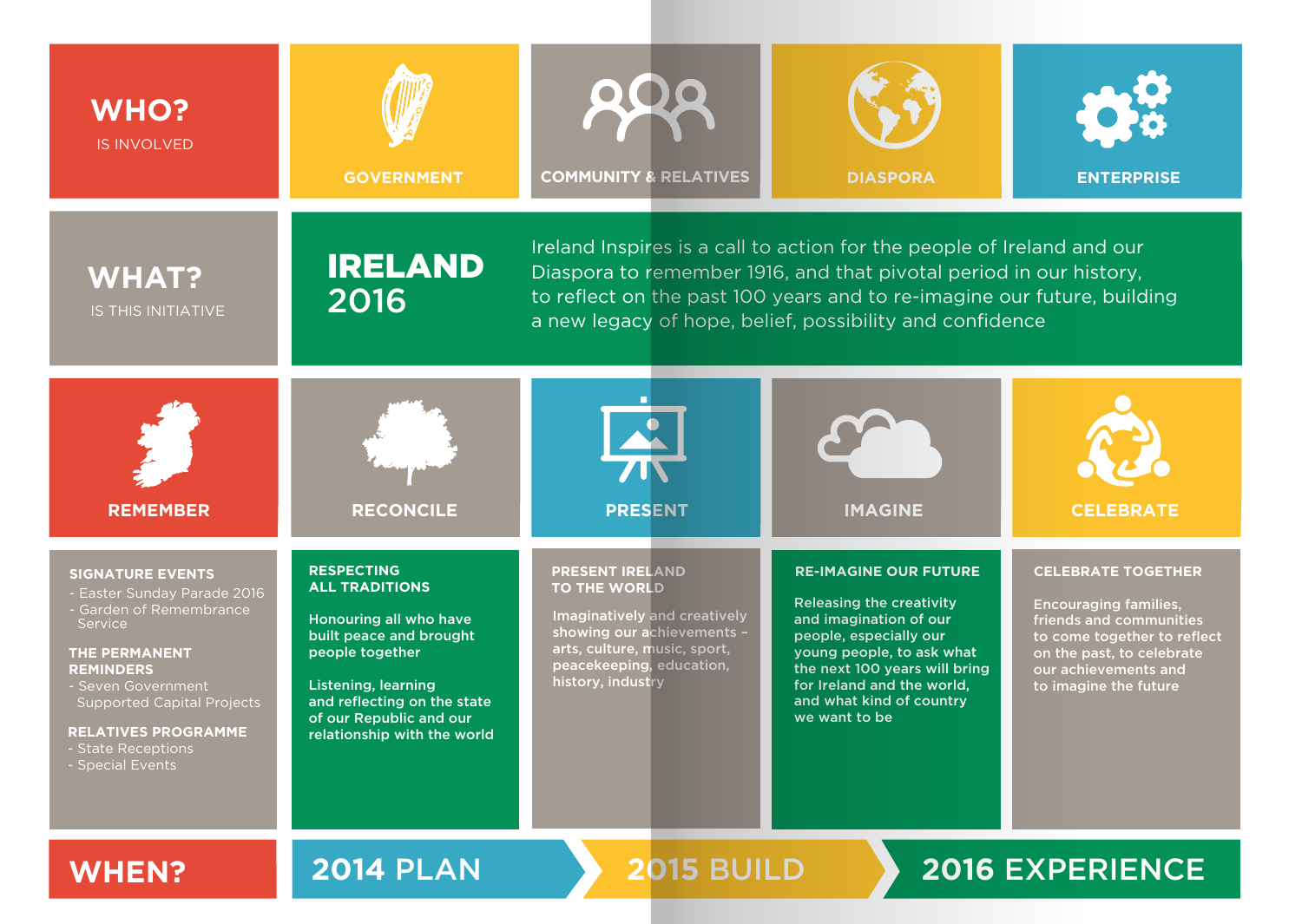## **A NEW LEGACY...** HOPE

## BELIEF POSSIBILITY **CONFIDENCE**

## **INSPIRE**

A global platform, for our creative talent – theatre, literature, art, music, design, dance…

## **AMBITION**

Demonstrating our achievements in the arts, peacekeeping, food, agriculture, education, industry, sports and much more…

## **REFLECT**

Reflecting on Ireland's impact on the world by listening, sharing, learning – deepening our understanding of the past

# **IMAGINE**

**RESPECT**

In 2016 Ireland will honour those who have worked to build peace and respect between Ireland's different cultures

## **REMEMBER**

A series of appropriate events to celebrate our collective history and commemorate the people and events involved in building the Ireland of today



Renewed engagement with our diaspora, particularly young people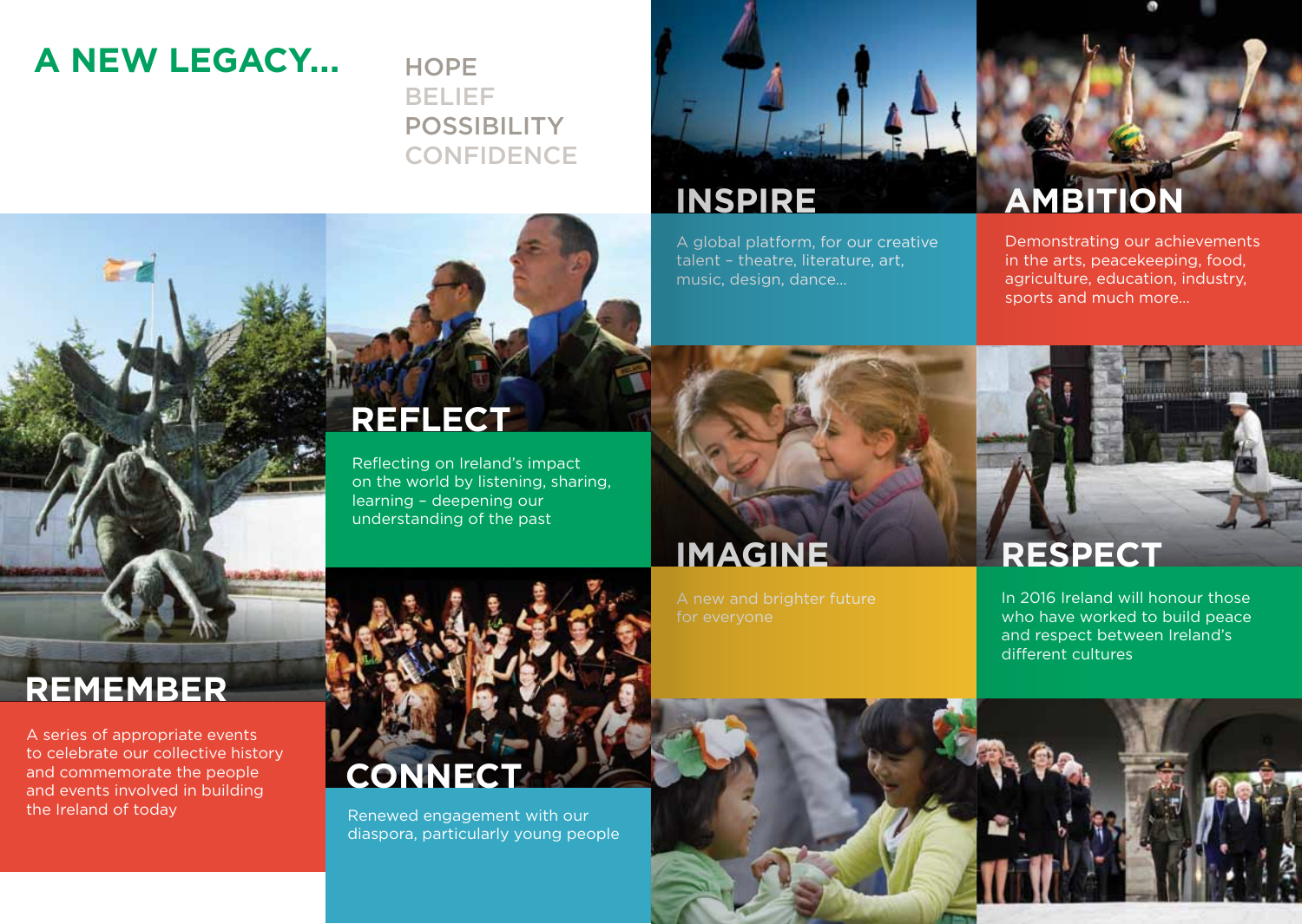## **EASTER 2016 CENTENARY COMMEMORATION**

**Outline Programme**

SUN **27** MAR



#### **EASTER SUNDAY** After A Remember 2012 After

**Morning** Wreath laying ceremony at Kilmainham Gaol

**Midday** Military ceremonial which includes the reading of the Proclamation by an Army Officer, the laying of a wreath by the President on behalf of the Irish people in honour of all those who fought and those who died during the Rising in 1916, a minute's silence, sounding of the last post, raising of the National flag, Reveille and National Anthem

Followed by a March Past by:

- Representatives of the Relatives of those who fought and those who died in 1916
- Representatives of An Garda Síochána and other Emergency Services
- The Defence Forces with full military parade including UN Peace Keeping element
- Concluding with an Air Corps Flypast

The President and Taoiseach along with the 1916 Relatives and representatives of State and civil society will view the parade from Reviewing stands which will line O'Connell Street – with the maximum number of seating which the Street can accommodate.

The Public will be able to view the Parade all along the Parade route and large screens will be erected for maximum visibility.

**Evening** State Reception in Dublin Castle



# POBLACHT NA H EIREAMN THE PROVISIONAL COVERNMENT **IRISH REPUBLIC**

| <b>Afternoon</b> Remembrance Ceremony<br>at Arbour Hill<br><b>Evening</b> Special State Reception<br>for the relatives of all of those who<br>fought in 1916 | <b>SAT</b><br>26<br><b>MAR</b> |
|--------------------------------------------------------------------------------------------------------------------------------------------------------------|--------------------------------|
| <b>Morning Interfaith Service</b><br>at St Mary's Pro-Cathedral                                                                                              | <b>MON</b><br>28<br><b>MAR</b> |
| Arbour Hill 1916 Commemoration hosted by<br>the Minister for Defence and consisting of a<br>Requiem Mass and ceremonies at the Graves<br>of the 1916 Leaders | <b>SUN</b><br>24               |



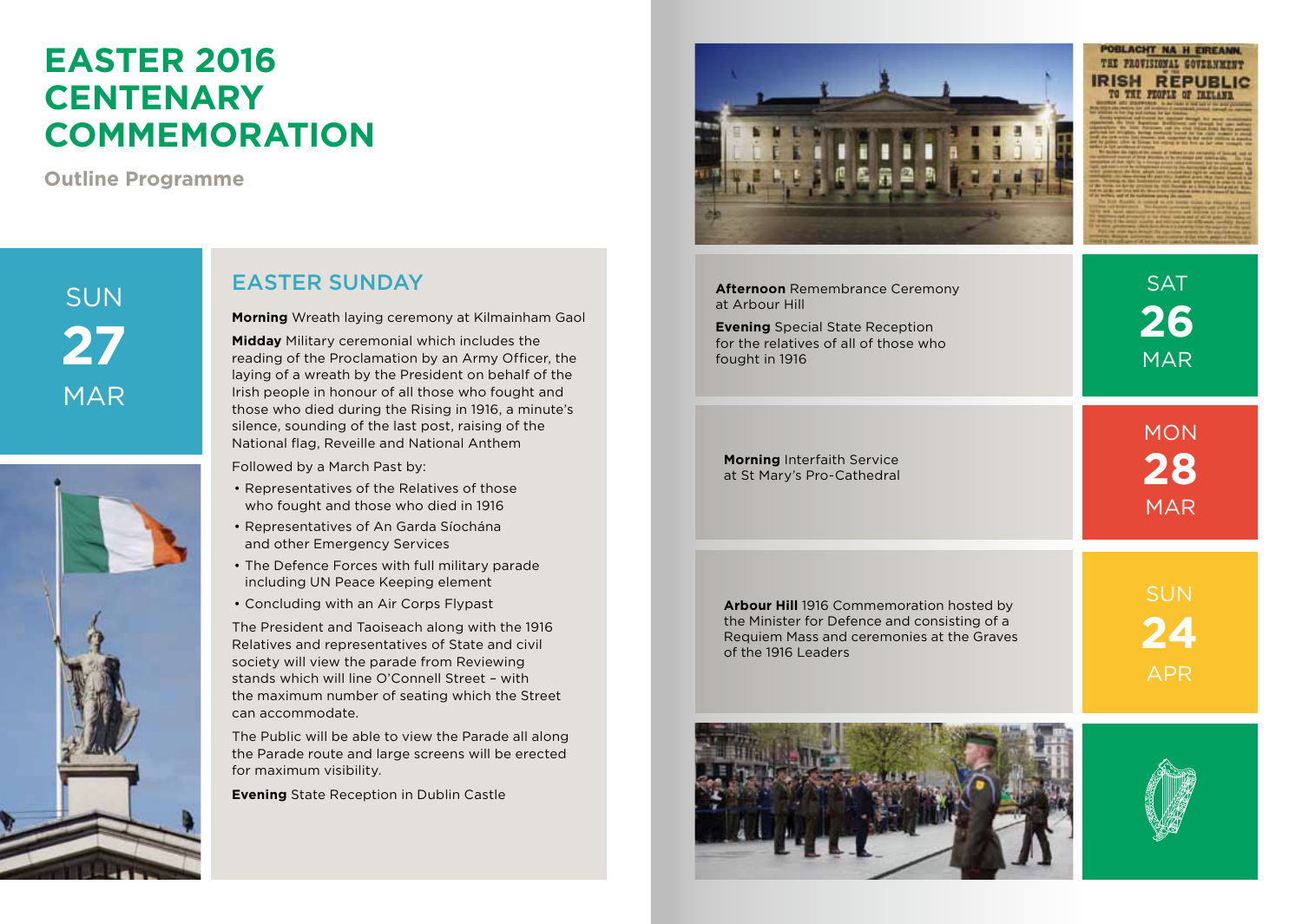## **2016 – A YEAR IN WHICH WE REMEMBER**



**'REMEMBER' is one of the five key themes for Ireland 2016. An inclusive, shared programme will be co-created by government, community, relatives and diaspora, and will include the following...**



#### CULTURE PROGRAMME

A rich and vibrant culture programme with the National Cultural Institutions, the Arts Council, local arts groups and Culture Ireland – including seven special National Concert Hall performances honouring the Proclamation signatories

#### **COMMEMORATIVE** STAMPS AND COINS

A set of commemorative stamps and a series of commemorative coins



#### REMEMBERING THE PAST

#### Permanent Reminders

- G.P.O Interpretative Centre
- Kilmainham Gaol and Courthouse
- Tenement Museum, Henrietta Street
- Richmond Barracks
- Teach an Phiarsaigh, Ros Muc
- Military Service Pensions Archive
- National Concert Hall

### **EXAMPLE ANGA** *Projects include:*<br> **•** Digitisation of the National **•** Digitisation of the National

institutions and academia

#### Projects include:

- Folklore Collection and digital archive and online resource at Dúchas.ie
- Online publication of Irisleabhar na Gaedhilge, published 1882-1926

#### DIASPORA

Talks, community events, exhibitions, seminars and arts and cultural initiatives of Irish Embassies and Culture Ireland, including…

- Proclaiming Ireland: a 100 year Journey – Kennedy Centre
- Irish Embassy in London academic and cultural programme
- Irish Embassy in Ottawa community gatherings
- Other embassy initiatives and travelling exhibition on Foundation of the State



#### RELATIVES

Special events for the relatives of those who participated in the Rising

- Ceremonies and parades
- Cultural events
- State receptions
- Public lecture series
- Education programme in primary and post-primary schools
- Engaging youth organisations and young people
- Art, culture, heritage and sporting events and competitions
- Children's Day event in memory of child casualties of 1916

#### OUR YOUNG PEOPLE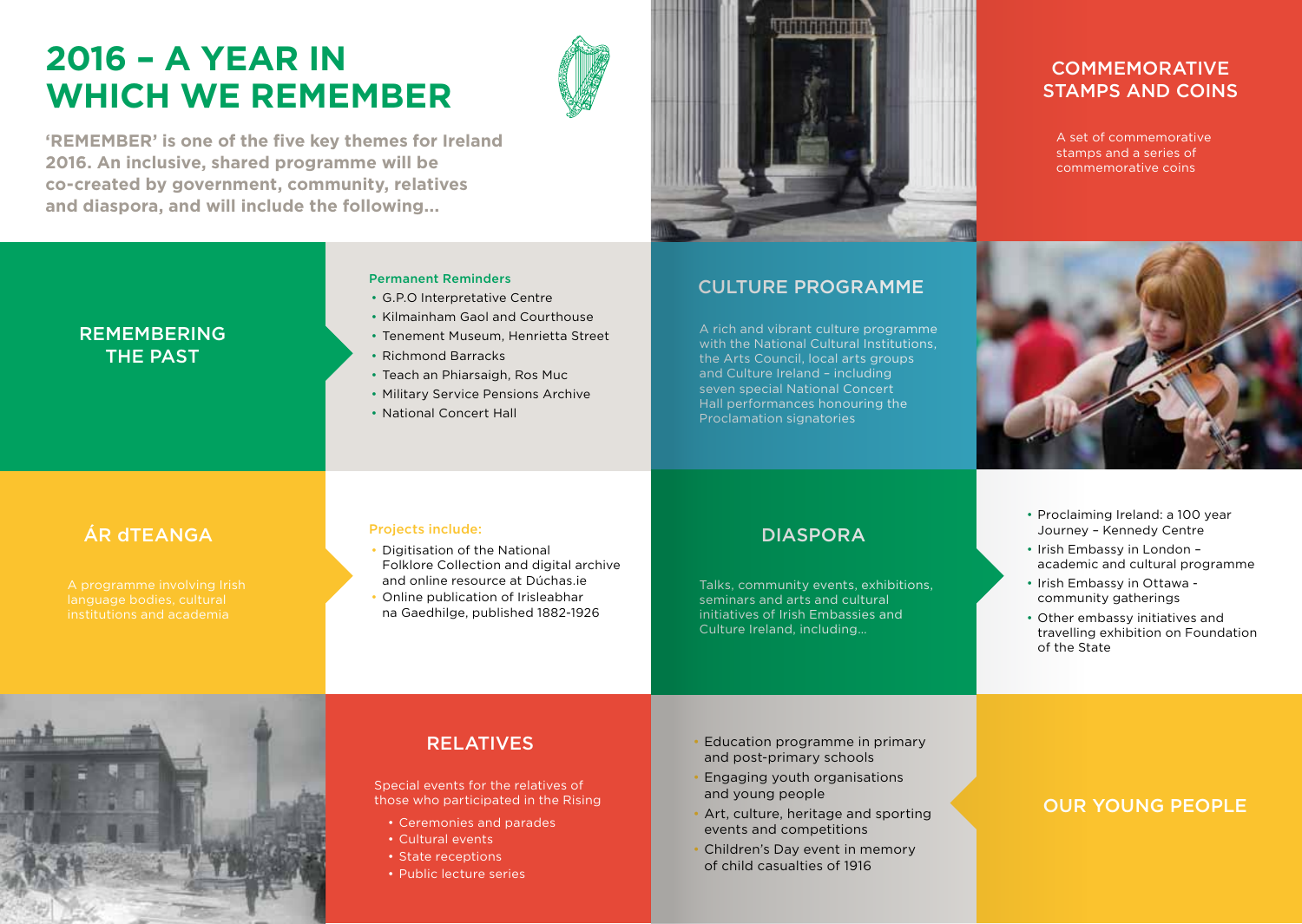*The Republic guarantees religious and civil liberty, equal rights and equal opportunities to all its citizens, and declares its resolve to pursue the happiness and prosperity of the whole nation and of all its parts, cherishing all of the children of the nation equally...*

The Proclamation of the Republic, 1916

# **THE VISION...**

Working together to remember, reconcile, imagine, present and celebrate in 2016